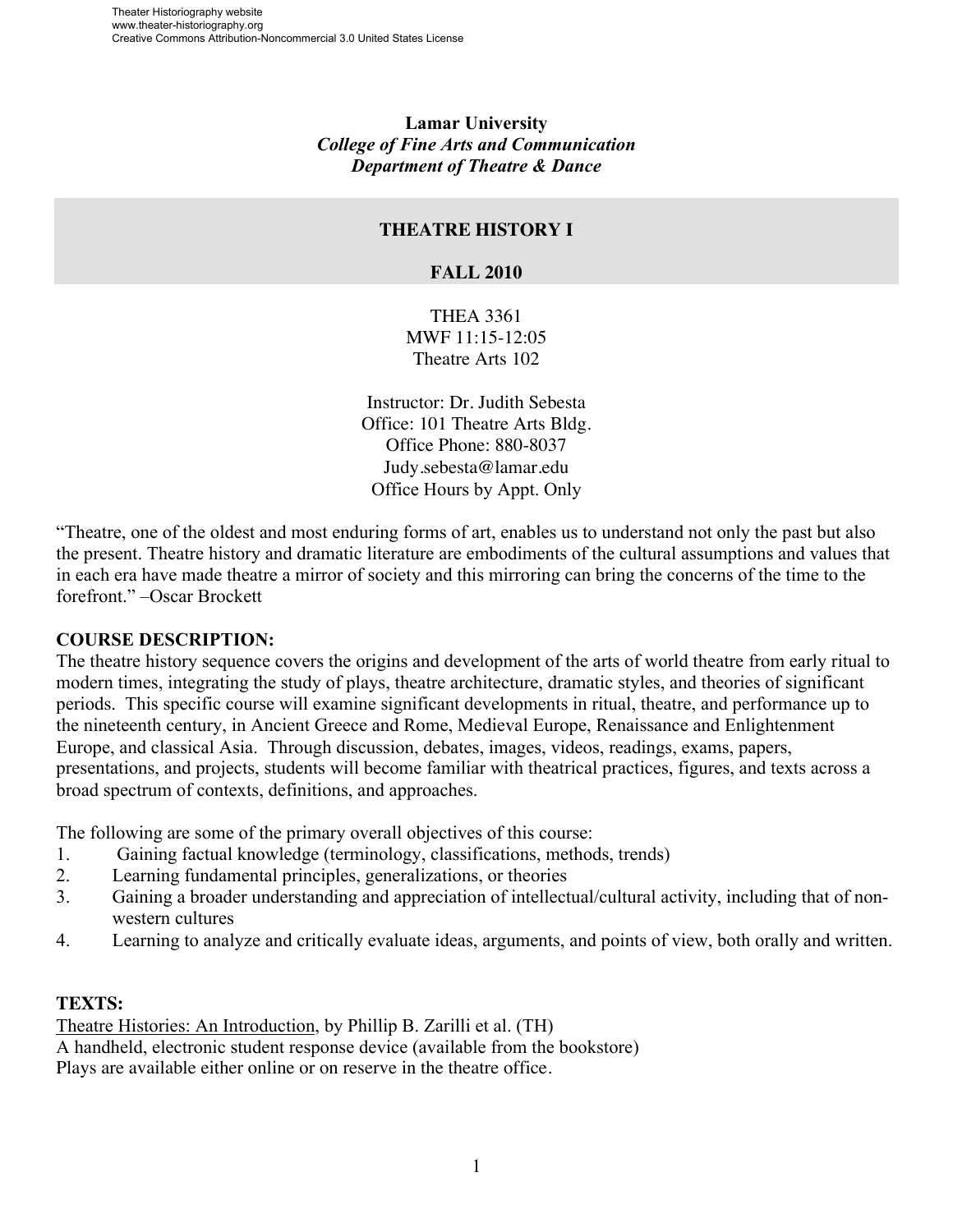## **SPECIAL REQUIREMENTS:**

You are required to attend the following Lamar Theatre Productions:

*A Doll's House* September 29-30, Oct. 1, 3-5 Studio Theatre

*A Lesson Before Dying* November 3-7 University Theatre

Student tickets cost \$5. Failure to attend will result in your grade being lowered 50 points for each production, for a possible total 100 point deduction.

#### **EXAMS, PROJECT, ASSIGNMENT, AND OTHER ASSESSMENTS:**

Guidelines for these will be available on Blackboard.

| <b>EVALUATION:</b>             | <b>Points</b> |
|--------------------------------|---------------|
| Exam $#1$                      | 100           |
| Exam $#2$                      | 150           |
| Exam $#3$                      | 200           |
| Group Project                  | 100           |
| <b>Research Assignment</b>     | 150           |
| 10 clicker exercises @10 each  | 100           |
| 5 Online Discussions @ 20 each | 100           |
| Class participation            | 100           |
|                                |               |

**Total 1000**

Grades will be assigned according to the following scale:

- A  $900 1000$
- B 800 899
- $C = 700 799$
- D  $600 699$
- F Below 600

### **COURSE TECHNOLOGY:**

This Web-Enhanced course will utilize Blackboard for extensive online communications. You should check Blackboard every day for announcements, online discussions, and other course business.

*What to Expect from a Web-Enhanced Course -* This course is designed to meet both face-to-face and virtually. It is essential that you consult the course site daily to access course announcements, engage in online discussions, check grades, etc.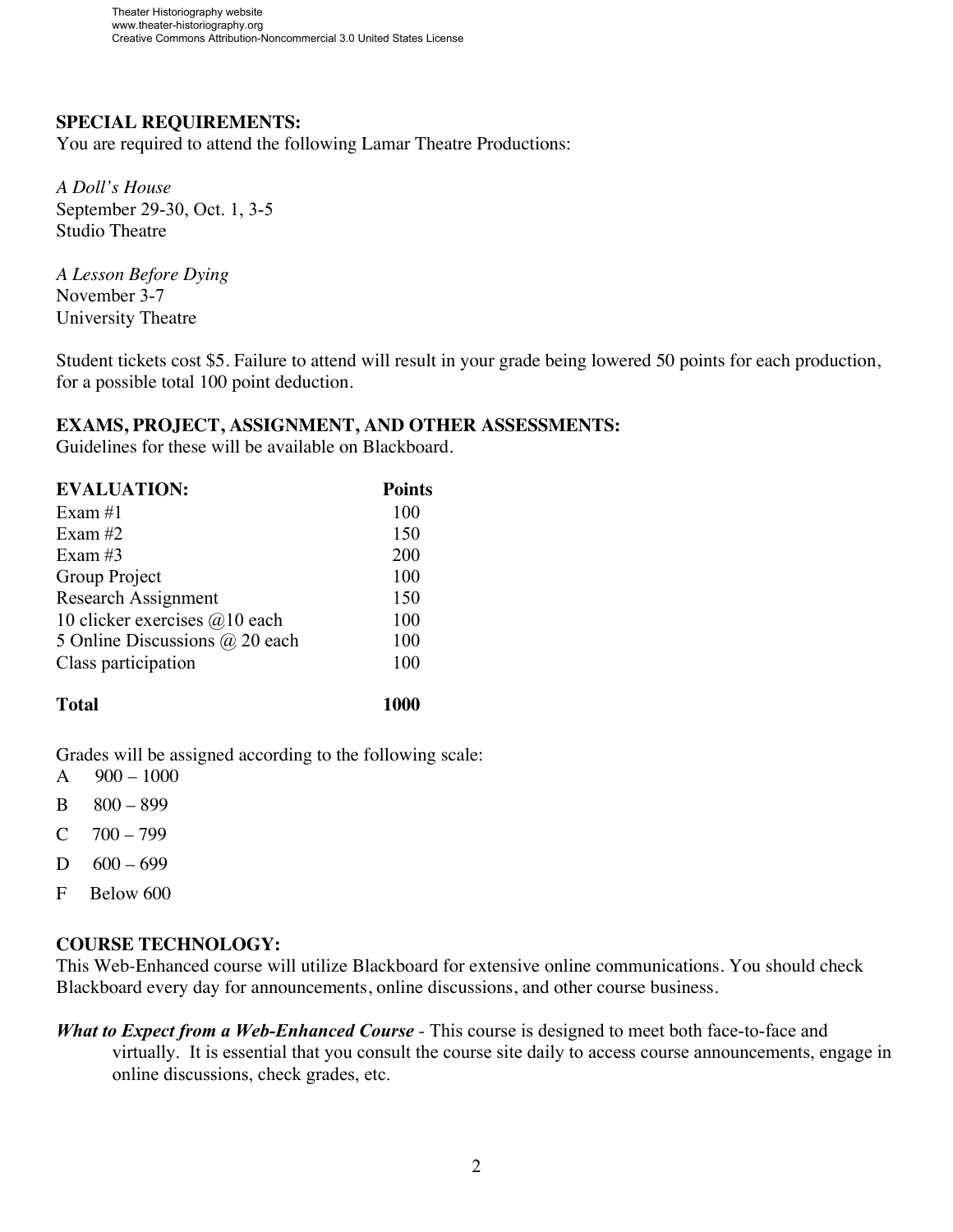- *What the Instructor and Your Peers Expect from You -* By enrolling in this course, you have agreed to contribute to discussions by accessing the bulletin board regularly. This will require a team effort, with respect and help for each other, as we build a community of learners. I also expect that you will have a foundational understanding of Internet terms and functions.
- *What You May Expect from the Instructor*  Monitor email no less than once a day and respond within 24 to 48 hours, facilitate online discussions and help build a learning community, both online and in the classroom.

## **PARTICIPATION:**

It is imperative that you read the assigned material **by** the day listed on the syllabus (when you will be given a quiz on it). Although quality of class contribution is more important than quantity, it is expected that you will participate regularly. See Blackboard for guidelines for online discussion participation.

## **ATTENDANCE:**

Students are allowed three absences for any reason; any absences (except for University approved absences with documentation) beyond this allowed amount will result in the loss of 100 points per absence. Three tardies (arriving after 11:15) equal one absence. Please inform the instructor in writing if you are coming across campus or of any other legitimate reason you may be late on a regular basis.

## **LATE WORK AND MAKE-UP POLICY**:

Late work is accepted (except exams), but for every day the assignment is late, the grade will be lowered 1 letter grade. The only excuse to submit a late exam is because of a BBoard outage.

### **COURSE EVALUATIONS:**

Because I value your feedback and want to be sure the class best meets your needs, I encourage you to take advantage of online end-of-semester course evaluations.

# **DISRUPTIVE BEHAVIOR POLICY:**

\*\*\*All cell phones, ipods, and other electronic devices **must be turned OFF** at the beginning of class. Laptop computers may be used to take notes; HOWEVER, you may only use a word processing program. If you use any electronic devices for purposes not pertaining to class (e.g. text messaging, Facebook, etc), you will be given a warning. Repeated instances will result in dismissal from the class: **TWO STRIKES AND YOU'RE OUT.**

Different students are likely to have different issues that interest them, different understandings of class materials, and different opinions on a wide range of topics. It is important to the environment of this class that we are able to speak honestly and to disagree openly. It is essential, however, that we do so from a position of respect for each other. Any student who is disrespectful to the instructor, fellow students, or guests either in class or online (including on the discussion board and via email) will be given a warning. Repeated instances will result in dismissal from the class: **TWO STRIKES AND YOU'RE OUT.**

"Disruptive Behavior" generally means conduct that materially and substantially interferes with or obstructs the teaching or learning process in the context of the classroom. Besides the above, disruptive behavior also includes conduct that distracts others in a manner that interferes with instructional activities or fails to adhere to an instructor's classroom rules, such as: excessive tardies, cell phones ringing in class, talking during lectures, sleeping, and reading materials other than those covered in class that day.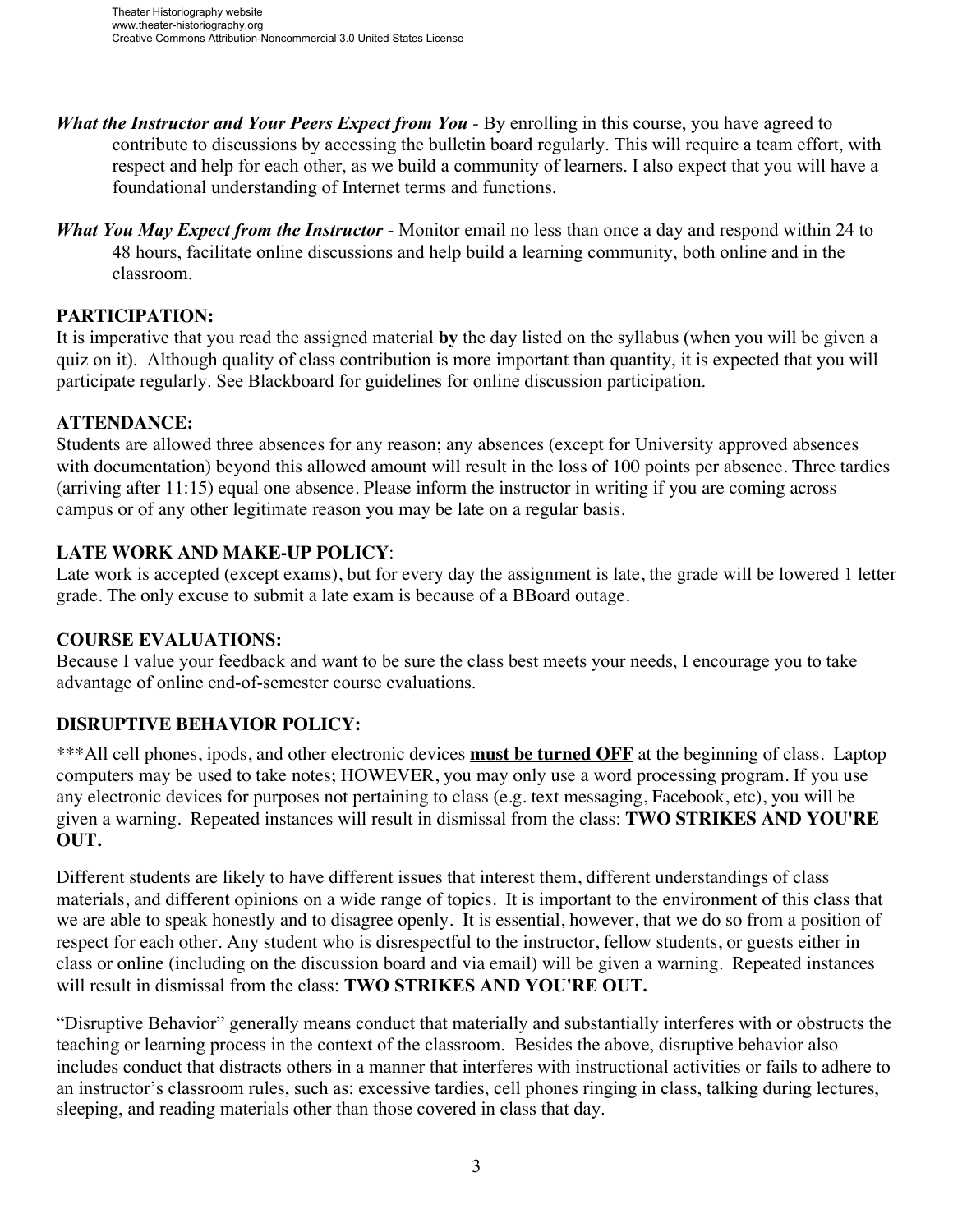## **STATEMENT ON DISABILITIES**

For students with disabilities, this course will comply with all accommodations prescribed by the Lamar University Office of Services for Students with Disabilities. It is the responsibility of the student to insure that I have been informed, in writing, of all prescribed accommodations. I will be happy to assist you.

### **STATEMENT ON ACADEMIC DISHONESTY**

Students are specifically warned against all forms of cheating and plagiarism. The Lamar University Student Handbook states:

Any student found guilty of dishonesty in any phase of academic work will be subject to disciplinary action. Punishable offenses include, but are not limited to, cheating on and examination or academic work which is to be submitted, plagiarism, collusion, and the abuse of resource materials. (81)

One aspect of the Handbook's definition of cheating is "purchasing, or otherwise acquiring and submitting as one's own any research paper or other assignment" (82). Plagiarism is defined as, "the appropriation and the unacknowledged incorporation of another's work or ideas into one's own offered for credit" (82).

Students seeking guidance to avoid plagiarism should consult me, recent handbooks, or the University Writing Center.

Punishments for academic dishonesty range from an F in the course, to an F on the assignment, to re-submission of the work. Punishments are at my discretion, and may be appealed to the dean and Associate Vice President for Academic Affairs. Flagrant or repeat violations may warrant further discipline by the university including probation and suspension.

The Texas State University System has established the following Disciplinary Procedures for Academic Dishonesty:

(1) Academic Process. All academic dishonesty cases may be first considered and reviewed by the faculty member. If the faculty member believes that an academic penalty is necessary, he/she may assign a penalty but must notify the student of his/her right to appeal to the department chair, the dean, and eventually, to the vice president for academic affairs (whose decision shall be final) before imposition of the penalty. At each step in the process, the student shall be entitled to written notice of the offense and/or of the administrative decision, and opportunity to respond, and an impartial disposition as to the merits of his/her case. After completion of the academic process, the academic officer making final disposition of the case shall refer the matter to the chief student affairs officer for any additional discipline that may be appropriate.

(2) Disciplinary Process. In the case of flagrant or repeated violations, the chief student affairs officer may take such additional disciplinary action as he/she deems appropriate. No disciplinary action shall become effective against the student until the student has received procedural due process under *Subsection 5.6* and following exception as provided under *Subsection 5.15* of the Texas State University System Board of Regents Handbook.

# **IMPORTANT NOTES:**

Last day for late registration /schedule revisions w/ fee is Aug. 25

The last day to drop or withdraw without academic penalty is Sept. 27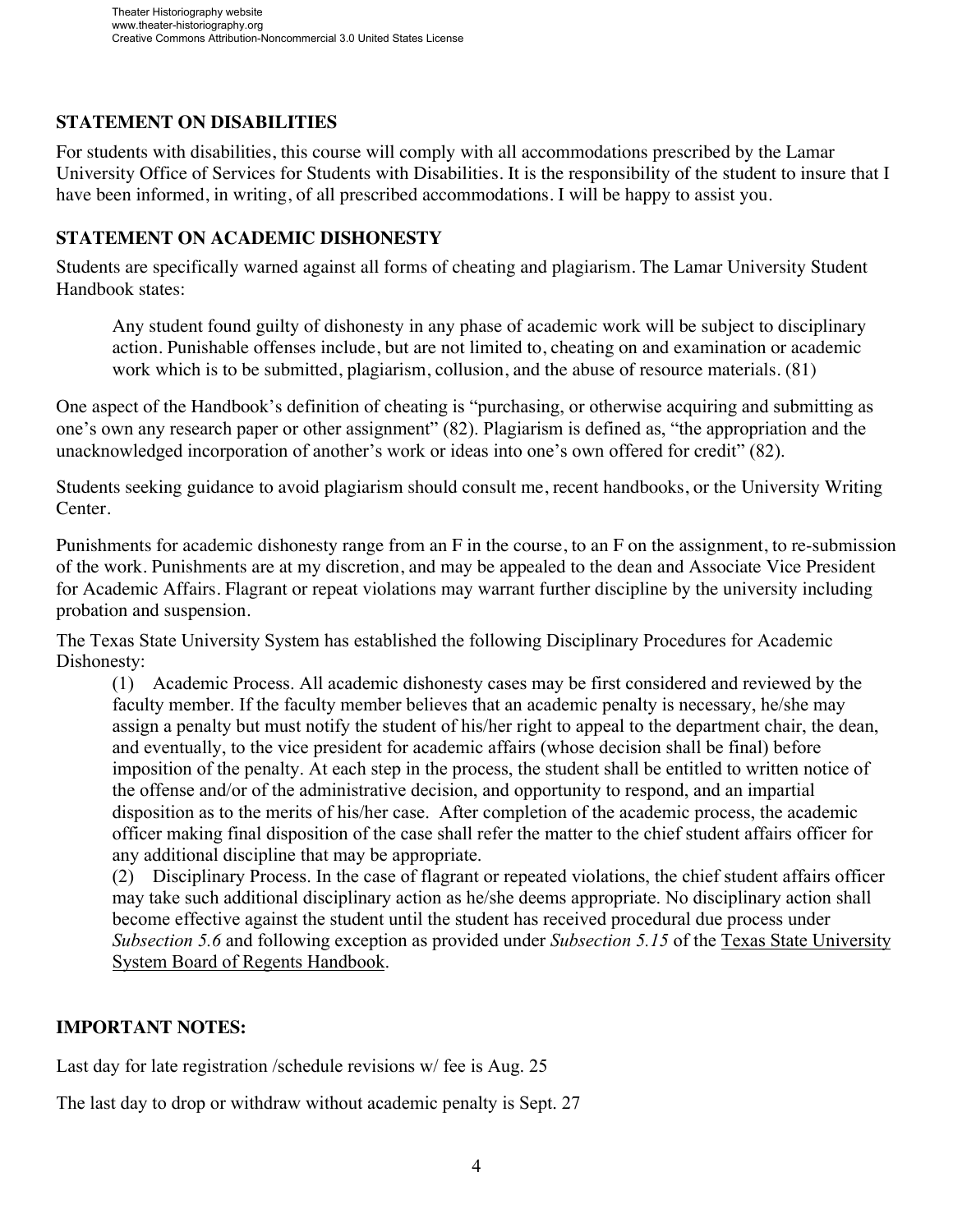The last day to drop or withdraw with academic penalty is Nov. 1

# **PLEASE NOTE: This course may contain mature subject matter related to course content, including explicit language and violence, as well as material that is sexual in nature.**

**This syllabus is subject to change with advance notice, given in class and via Announcements on Blackboard.** 

**\*\*\*\*\*\*\*\*\*\*\*\*\*\*\*\*\*\*\*\*\*\*\*\*\*\*\*\*\*\*\*\*\*\*\*\*\*\*\*\*\*\*\*\*\*\*\*\*\*\*\*\*\*\*\*\*\*\*\*\*\*\*\*\*\*\*\*\*\*\*\*\*\*\*\*\*\***

# **Course Schedule:**

**(Please complete the assigned reading by the class day on which it is listed)**

| <b>Date</b>          |                                  | <b>Topic</b>                                                                              | <b>Reading</b>          |
|----------------------|----------------------------------|-------------------------------------------------------------------------------------------|-------------------------|
| 8/23<br>8/25<br>8/27 | Monday<br>Wednesday<br>Friday    | Introduction, Review Syllabus<br>Performance<br>Ritual                                    | TH xvii-xxv<br>TH 29-44 |
| 8/30                 | Monday                           | <b>Theatre: Ancient Greece</b>                                                            | TH 58-65, 88-96         |
| 9/1                  | Wednesday                        | Ancient Greece cont.                                                                      |                         |
| 9/3                  | Friday                           | Tragedy                                                                                   |                         |
| 9/6<br>9/8<br>9/10   | Monday<br>Wednesday<br>Friday    | <b>No Class: Labor Day</b><br>Tragedy cont.<br>Comedy                                     | Medea<br>Lysistrata     |
| 9/13                 | Monday                           | <b>Roman Theatre</b>                                                                      | TH 104-110              |
| 9/15                 | Wednesday                        | <b>Roman Paratheatricals</b>                                                              |                         |
| 9/17                 | Friday                           | <b>Review: Exam One</b>                                                                   |                         |
|                      | <b>Exam One Due Sunday, 9/19</b> |                                                                                           |                         |
| 9/20<br>9/22<br>9/24 | Monday<br>Wednesday<br>Friday    | Theatre of the Middle Ages<br>Theatre of the Middle Ages cont.<br>The English Renaissance | TH 71-80<br>TH 175-79   |
| 9/27                 | Monday                           | The English Renaissance cont.                                                             | TH 227-233              |
| 9/29                 | Wednesday                        | Shakespeare in Love                                                                       |                         |
| 10/1                 | Friday                           | Shakespeare in Love                                                                       |                         |
| 10/4                 | Monday                           | Shakespeare in Love                                                                       | Romeo & Juliet          |
| 10/6                 | Wednesday                        | Shakespeare                                                                               |                         |
| 10/8                 | Friday                           | Shakespeare cont.                                                                         |                         |
| 10/11                | Monday                           | Spanish Golden Age                                                                        | TH 179-182              |
| 10/13                | Wednesday                        | Italian Renaissance                                                                       | TH 185-87               |
| 10/15                | Friday                           | Italian Renaissance cont.                                                                 | TH 173-75               |